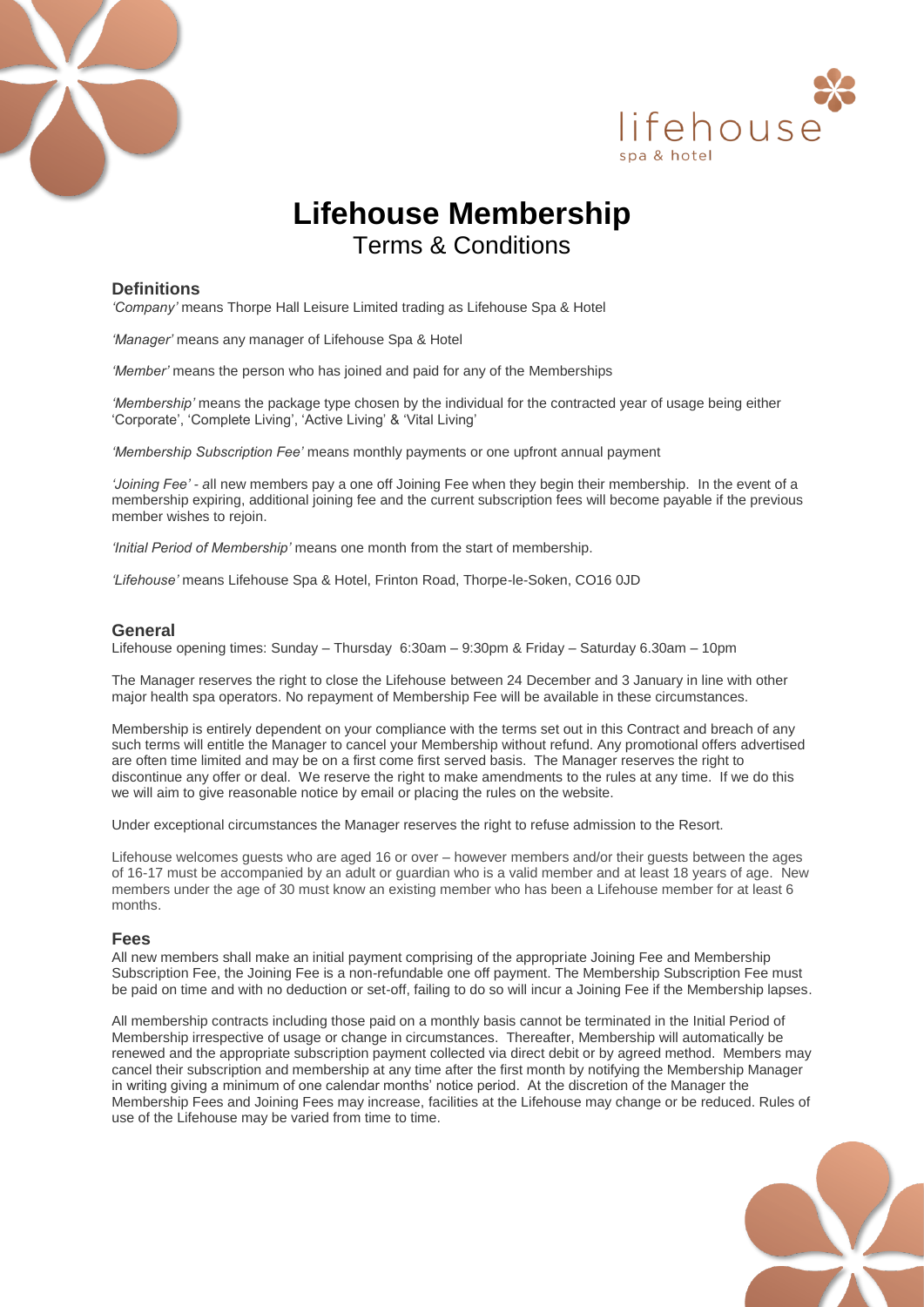## **How to pay**

Where you pay by direct debit we will ask your bank for your monthly payment around the first working day of each month. Alternatively, payment can be made upfront in the form of a one off payment by cash, cheque or card.

# **Corporate Membership**

Corporate Members must have a limited company. Corporate rates shall be available to 3 or more bonafide employees from the same company. The Manager may request reasonable evidence of employment prior to acceptance as Corporate Members.

## **Membership Categories**

You are entitled to use the facilities available under your category of membership. The Membership Manager will give you information about the range of facilities to you and when you can use them. Each category of membership may have certain restrictions which only apply to that category of membership. We will tell you about these restrictions when you join or when you change your category of membership, whichever applies. Not all membership categories may be available at all times, numbers are restricted to ensure maximum enjoyment of the facilities for all Lifehouse members. We may choose to stop providing certain categories and introduce a waiting list.

## **Changing Membership Category**

We understand that member's needs change from time to time, so you can apply to change your membership category by contacting the membership office, an administration fee will apply.

# **Gym & Energy Studio**

You must check with your doctor before commencing any exercise and you agree that use of any exercise programme is entirely at your own risk. Guests must wear appropriate clothing and footwear in the gym and studio. Conduct and attire of the Member at all times when in the Resort or exercising should be appropriate and the Member agrees to immediately abide by any instructions issued by the Manager or a member of the Resort's staff in this respect from time to time. All Members must carry out exercise and use equipment in the Resort in strict accordance with safety instructions which may be issued from time to time and the instructions of any trainers or members of the Resort's staff that might be given from time to time.

Members who have access to the gym are required to "sign in" on entering the gym and completing a comprehensive induction process. This involves a health and fitness assessment which covers all aspects of health and wellbeing, from fitness and diet to motivation and lifestyle. Only Lifehouse personal trainers are allowed to train members in our Gym.

# **Exercise & Activity Timetable**

We reserve the right to change our timetable with no prior communication, but will use reasonable endeavours to keep the timetable varied. A number of classes may be led by the leisure and fitness staff. Classes should be booked via our on line booking system or via Spa Reception and up to 7 days in advance. Classes that are prebooked yet remain unused are a major frustration to those members that were unable to book and we ask that you are mindful of this.

# **Facilities and Membership ID Card**

No Member will be designated a specific personal locker. Lockers are for general use and the location and access of lockers may change from time to time. To ensure a satisfactory service for all, random inspections of lockers are permitted. Members are given use of a Membership Band which is used to access a locker in the respective changing rooms. Lost membership wristbands can be replaced for a £20 charge from the Membership Office.

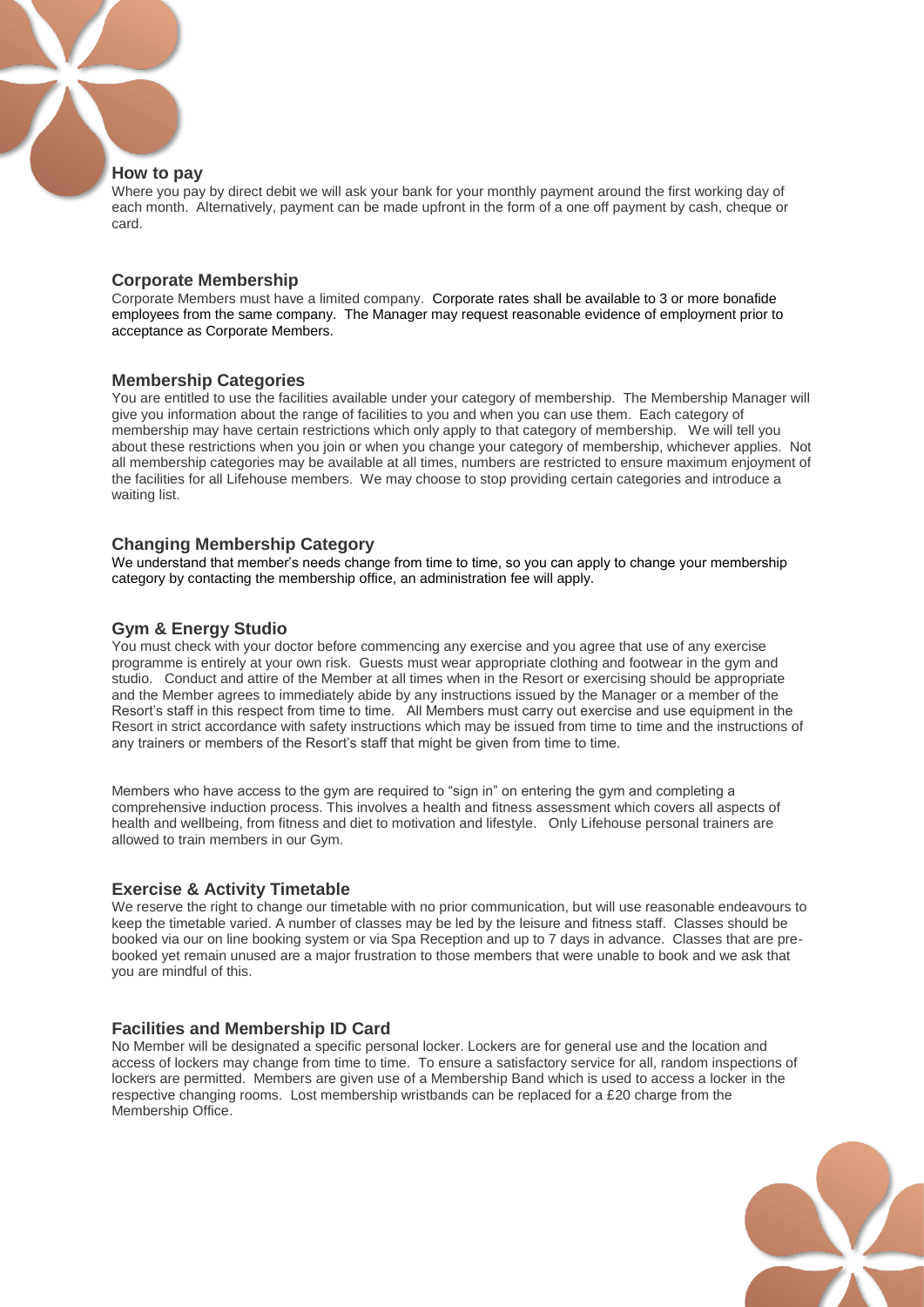# **Member Preferential Rates**

All valid members receive a 10% discount when purchasing a treatment and can be used against restaurant food and beverage. Day & Stay Breaks at Best Available Rate (BAR) are available to members. All retail is excluded. The preferential rate/discount is not applicable to Member's Guest(s) but they can apply for a Loyalty Card (T&C's apply).

## **Treatments**

Any treatments cancelled within 12 hours prior or a non attended treatment will be charged at 50% of the cost of the booked treatment. To avoid disappointment, we recommend you book treatments at least two weeks in advance. If your membership category includes treatments, you will need to collect your treatment vouchers from the membership office prior to booking your treatment, they are only redeemable if a membership is valid and are not transferrable. Members receive a 10% discount off treatments.

## **Thermal Heated Rooms & Hydropool**

Members and guests are required to wear swimming costumes at all times. Shaving is not permitted and guests must shower before using the Hydropool and after using the Thermal Heat experiences. Guests who have any reservations as to their physical condition are advised to seek medical advice before using the Thermal Suite & Hydropool. Pregnant ladies are advised not to use the Thermal Heat experiences or Hydropool.

## **Children**

Lifehouse is an "Escape for Adults" Resort and is a child free zone. We regret that we can not allow access to anyone under the age of 16. Lifehouse welcomes guests and or members who are aged 16 or over – however members between the ages of 16-17 must be accompanied by an adult or guardian who is a valid member and at least 18 years of age. New members under the age of 30 must know an existing Lifehouse member for at least 6 months prior to Applying for Membership.

## **Members Guests**

Upon joining or renewing, a member will be given a voucher book which includes guest passes for use whilst their membership is valid. Guest passes hold the same expiry date as your Membership package. Once a member has used their compliment of guest passes members can purchase additional guest passes (£30) from the main reception or membership office. You will be required to complete a Member's Guest Form on arrival and pay a £20 deposit for a Guest Band at the Main Reception. Members may bring up to 4 x guests at any one time without pre-booking. This is allowed as long as the Member is present upon guest arrival. Treatments must be pre-booked by the Member, if your guest departs without payment, you will be liable for any outstanding cost and it is important that your guest returns the locker band to avoid an additional charge. A Member or guest must not enter Resort without being signed in on our Member system. Unused guest passes are not accrued into the next term of membership.

## **Suspension (freeze) of Membership**

Requests to suspend Membership should be made in writing for the attention of the Membership Manager. Where a member is unable to use any of the facilities (excluding restaurant & treatments) the member can apply in writing to the Manager to have their membership frozen. A member can freeze their membership in monthly increments; the cost is £30 for each month.

If a member has paid for their membership annually in advance then the monthly fee is still applicable but the renewal date will change to reflect the time allocated for suspension. Some membership categories may not permit you to freeze or suspend your membership.

# **Cancellation and Renewal**

After the Initial one month period of membership, a Member may cancel membership by giving one calendar month's notice in writing. The management reserves the right to collect any sums outstanding by Direct Debit or by charging the nominated debit or credit card. Where a renewal of membership has been paid in advance any refund applicable will be calculated as if the Member has been paying on a monthly basis. Upon termination of membership, any monies owed to the Lifehouse relating to subscriptions or treatments or guest passes will automatically be charged to the Member via Direct Debit or to their nominated debit or credit card. Requests should be made in writing for the attention of the Membership Manager and will only be accepted once acknowledged in writing by the Membership Manager. Unless notified, we will continue to deduct the Membership Fee from your account via the direct debit instruction, once in place.